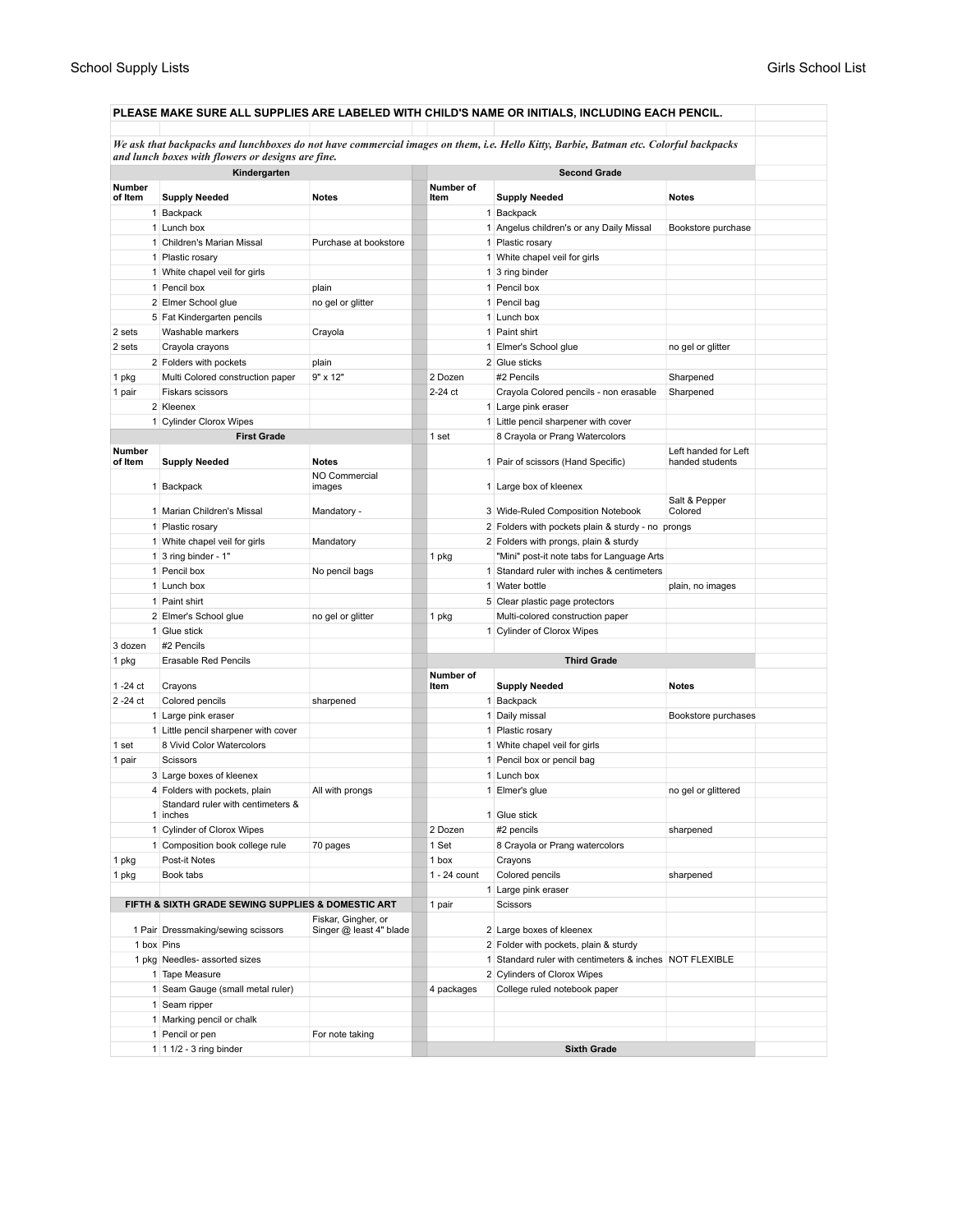|                   |                                                            |                                                                        | Number of |                                               |                                             |  |
|-------------------|------------------------------------------------------------|------------------------------------------------------------------------|-----------|-----------------------------------------------|---------------------------------------------|--|
|                   | 2 Pocket Folder                                            |                                                                        | Item      | <b>Supply Needed</b>                          | <b>Notes</b>                                |  |
|                   | 1 9 inch Embroidery Hoop                                   | High School girls                                                      |           | 1 Backpack                                    |                                             |  |
|                   | Sturdy sewing box or Large tote<br>1 bag                   | Big enough to store<br>projects in, At least the<br>size of a shoe box |           | 1 Daily missal                                | Bookstore items                             |  |
|                   |                                                            |                                                                        |           | 1 Rosary                                      |                                             |  |
|                   | <b>Fourth Grade</b>                                        |                                                                        |           | 1 White chapel veil for girls                 |                                             |  |
| Number<br>of Item | <b>Supply Needed</b>                                       | <b>Notes</b>                                                           |           | 1 Lunch box                                   |                                             |  |
|                   |                                                            |                                                                        |           |                                               | Plain, sturdy; no                           |  |
|                   |                                                            |                                                                        |           |                                               | plastic or floppy                           |  |
|                   | 1 Backpack                                                 |                                                                        |           | 3 Folders with pockets                        | ones                                        |  |
|                   | 1 Daily missal                                             | Bookstore items                                                        |           | 1   1.5 inch - 3 ring binder                  |                                             |  |
|                   | 1 Plastic rosary                                           |                                                                        |           | 1 1 inch - 3 ring binder                      |                                             |  |
|                   | 1 White chapel veil for girls                              |                                                                        | 1 pkg     | 3 ring binder dividers                        |                                             |  |
|                   | 1 Assignment/daily planner notebook                        |                                                                        | 3 pkgs    | Looseleaf notebook paper                      | college ruled                               |  |
|                   | 1 Lunch box                                                |                                                                        |           | 1 Single - Subject Spiral Notebook            | college ruled                               |  |
|                   | 1 Pencil Sharpener                                         | Small                                                                  |           | 1 pencil box                                  |                                             |  |
|                   | 1 Pencil box                                               |                                                                        |           | 1 Elmer's school glue - no glitter            |                                             |  |
|                   | Small Bottle of Elmer's Glue or                            |                                                                        |           |                                               |                                             |  |
|                   | 1 Glue Stick                                               | no gel or glitter                                                      |           | 1 Glue stick                                  |                                             |  |
|                   | 1 Binder                                                   |                                                                        |           | 3 Pens (black or blue)                        |                                             |  |
| 1 Dozen           | #2 Pencils                                                 | sharpened                                                              | 2 Dozen   | #2 Pencils, sharpened                         | Marked w/initials                           |  |
| 1 box             | 16 or more assorted crayons                                |                                                                        |           | 1 12 ct Colored Pencils                       | Sharpened                                   |  |
|                   | 1 12 ct or Larger Colored pencils                          | sharpened                                                              |           | 1 Red Pen                                     |                                             |  |
| 2 pkgs            | College ruled notebook paper                               |                                                                        |           | 1 Large Pink Eraser                           |                                             |  |
|                   | 2 Spiral Notebooks                                         |                                                                        |           | 1 Pair of Scissors                            |                                             |  |
|                   | 1 10 ct or more Markers                                    |                                                                        |           | 1 Compass                                     | Sturdy metal one                            |  |
|                   | 1 Set of 8 or more Watercolor paints & brush               |                                                                        |           | 1 12" ruler with inches & centimeters         | Wooden                                      |  |
|                   | 1 Paint shirt                                              |                                                                        |           | 1 Merriam-Webster School Dictionary           | Green - Grey color:<br>must be this edition |  |
|                   | 1 Large Pink or White Eraser                               |                                                                        |           | 1 Protractor - Clear                          | Clear                                       |  |
|                   | 1 Pair of Scissors                                         |                                                                        |           |                                               |                                             |  |
|                   |                                                            |                                                                        |           | 2 Large boxes of Kleenex tissues              |                                             |  |
|                   | 3 Large boxes of Kleenex tissues                           |                                                                        |           | <b>NO WHITE OUT</b>                           |                                             |  |
|                   | 4 Folders with pockets, plain & sturdy   1 must be pronged |                                                                        | 4 each    | Cylinders - Clorox Wipes                      |                                             |  |
|                   | 2 Blue or Black pens                                       |                                                                        | 1 pkg     | Graph paper - 4 squares to an inch            |                                             |  |
|                   | 1 12" ruler with inches & centimeters                      |                                                                        |           |                                               |                                             |  |
|                   | 1 Protractor                                               |                                                                        |           |                                               |                                             |  |
|                   | 1 Compass                                                  |                                                                        |           | <b>Seventh and Eighth Grades</b><br>Number of |                                             |  |
|                   | 1 Cylinder of Clorox Wipes                                 |                                                                        | Item      | <b>Supply Needed</b>                          | <b>Notes</b>                                |  |
|                   |                                                            |                                                                        |           | 1 Backpack                                    | Plain                                       |  |
|                   | <b>Fifth Grade</b>                                         |                                                                        |           | 1 Daily missal                                | Bookstore items                             |  |
| Number            |                                                            |                                                                        |           |                                               |                                             |  |
| of Item           | <b>Supply Needed</b>                                       | <b>Notes</b>                                                           |           | 1 Rosary                                      |                                             |  |
|                   | 1 Backpack                                                 |                                                                        |           | 1 White chapel veil for girls                 |                                             |  |
|                   | 1 Daily missal                                             | Bookstore items                                                        |           | 1 Assignment/daily planner notebook           |                                             |  |
|                   |                                                            |                                                                        |           |                                               | Boys will need an                           |  |
|                   | 1 Rosary                                                   |                                                                        |           | 1 3 ring binder - Hardcover                   | extra one for                               |  |
|                   | 1 White chapel veil for girls                              |                                                                        |           | 1 pkg Dividers (Boys will need extra)         | Language Arts                               |  |
|                   |                                                            |                                                                        |           | #2 Pencils or Mechanical Pencils with         |                                             |  |
|                   | 1 Assignment/daily planner notebook                        |                                                                        |           | 2 refills                                     |                                             |  |
|                   | 1 Red Pen                                                  |                                                                        |           | 2 Roller pens black & blue                    |                                             |  |
|                   | 2 Blue or Black pens                                       |                                                                        |           | 2 Red pen                                     |                                             |  |
|                   | 2 Pencil Sharpener                                         |                                                                        |           | 1 White or Pink Eraser                        |                                             |  |
|                   | 2 Mechanical Pencils                                       |                                                                        |           | 1 Pair of Scissors                            |                                             |  |
|                   | 1 Package of Lead                                          |                                                                        |           | 1 Bible - Douay-Rheims version                |                                             |  |
| 1 box             | Colored pencils                                            | 24 Count                                                               |           | Wite-Out Tape                                 | NO liquid Wite-Out                          |  |
|                   |                                                            |                                                                        |           | Sturdy Folders with 3-hole prongs &           | Plastic or Very                             |  |
|                   | 1 Large Eraser Pink or White                               | Marked w/initials                                                      |           | 3 pockets                                     | Thick                                       |  |
|                   |                                                            |                                                                        |           |                                               | Plastic or Very                             |  |
|                   | 24 #2 Pencils, Sharpened                                   | Marked w/initials                                                      |           | 5 Sturdy 2 Pocket Folders                     | Thick                                       |  |
|                   | 1 Pencil Box or Bag                                        |                                                                        |           | 1 Graph paper - 4 squares to an inch          |                                             |  |
|                   | 1 Black Sharpie                                            |                                                                        |           | 1 College ruled notebook paper                |                                             |  |
|                   | 2 packages College ruled notebook paper                    | Not Reinforced                                                         |           | 2 College-ruled notebooks                     |                                             |  |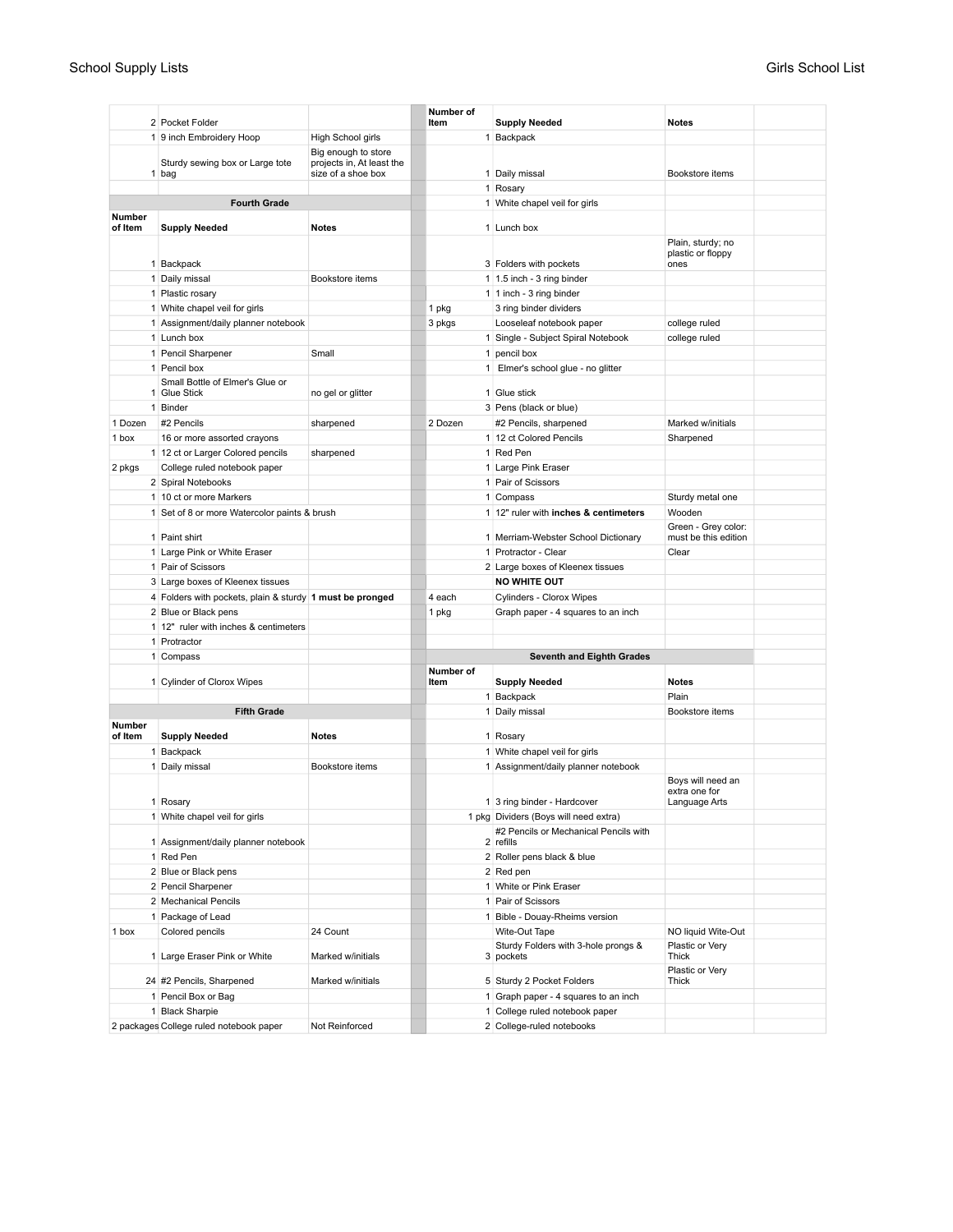## School Supply Lists Girls School List Girls School List

| 1 One inch Binder                                                                     |                                            |  | 1 Lined Writing Journal - Girls         | May be like this<br>one. Dainik Lined<br>Journal Lay Flat<br>with Ribbon Page<br>Marker(Target) |  |
|---------------------------------------------------------------------------------------|--------------------------------------------|--|-----------------------------------------|-------------------------------------------------------------------------------------------------|--|
| $1 \mid 1 \mid 1/2$ inch Binder                                                       |                                            |  | 1 Merriam-Webster's School Dictionary   | Green - Grey color:<br>must be this edition                                                     |  |
| 1 Yellow Composition Book                                                             | College Ruled                              |  | 1 pocket Langenscheidt Latin dictionary | Amazon or Abebooks                                                                              |  |
| 1 Green Composition Book                                                              | <b>College Ruled</b>                       |  | 1 Thesaurus (Boys)                      |                                                                                                 |  |
| 1 Blue Composition Book                                                               | <b>College Ruled</b>                       |  | 1 12" ruler with inches & centimeters   | Metal, Wood, or<br><b>Hard Plastic</b>                                                          |  |
| 2 Folders -- without prongs                                                           |                                            |  | 1 Compass                               |                                                                                                 |  |
| 1 Sturdy Compass                                                                      |                                            |  | 1 Calculator (8th-grade)                | Scientific calculator<br>(example: TI 30xs,<br>it's around \$14)                                |  |
| 1 12" ruler with inches & centimeters                                                 | Wooden                                     |  | 1 Protractor                            |                                                                                                 |  |
| 1 Pair of Scissors                                                                    |                                            |  | 1 Container of Clorox Wipes             |                                                                                                 |  |
| 1 package Index cards                                                                 |                                            |  | 3 Large boxes of Kleenex tissues        |                                                                                                 |  |
| Merriam-Webster's School<br>1 Dictionary & Thesaurus 3rd Edition must be this edition | ISBN 978-0877796800<br>Green - Grey color: |  | 2 pkgs Black Expo Dry-Erase Markers     |                                                                                                 |  |
| 2 Large boxes of Kleenex tissues                                                      |                                            |  | Athletic shoes                          | Recess/PE                                                                                       |  |
| 4 Cylinder of Clorox Wipes                                                            |                                            |  |                                         |                                                                                                 |  |
|                                                                                       |                                            |  |                                         |                                                                                                 |  |
|                                                                                       |                                            |  |                                         |                                                                                                 |  |
|                                                                                       |                                            |  |                                         |                                                                                                 |  |
|                                                                                       |                                            |  |                                         |                                                                                                 |  |
|                                                                                       |                                            |  |                                         |                                                                                                 |  |
|                                                                                       |                                            |  |                                         |                                                                                                 |  |
|                                                                                       |                                            |  |                                         |                                                                                                 |  |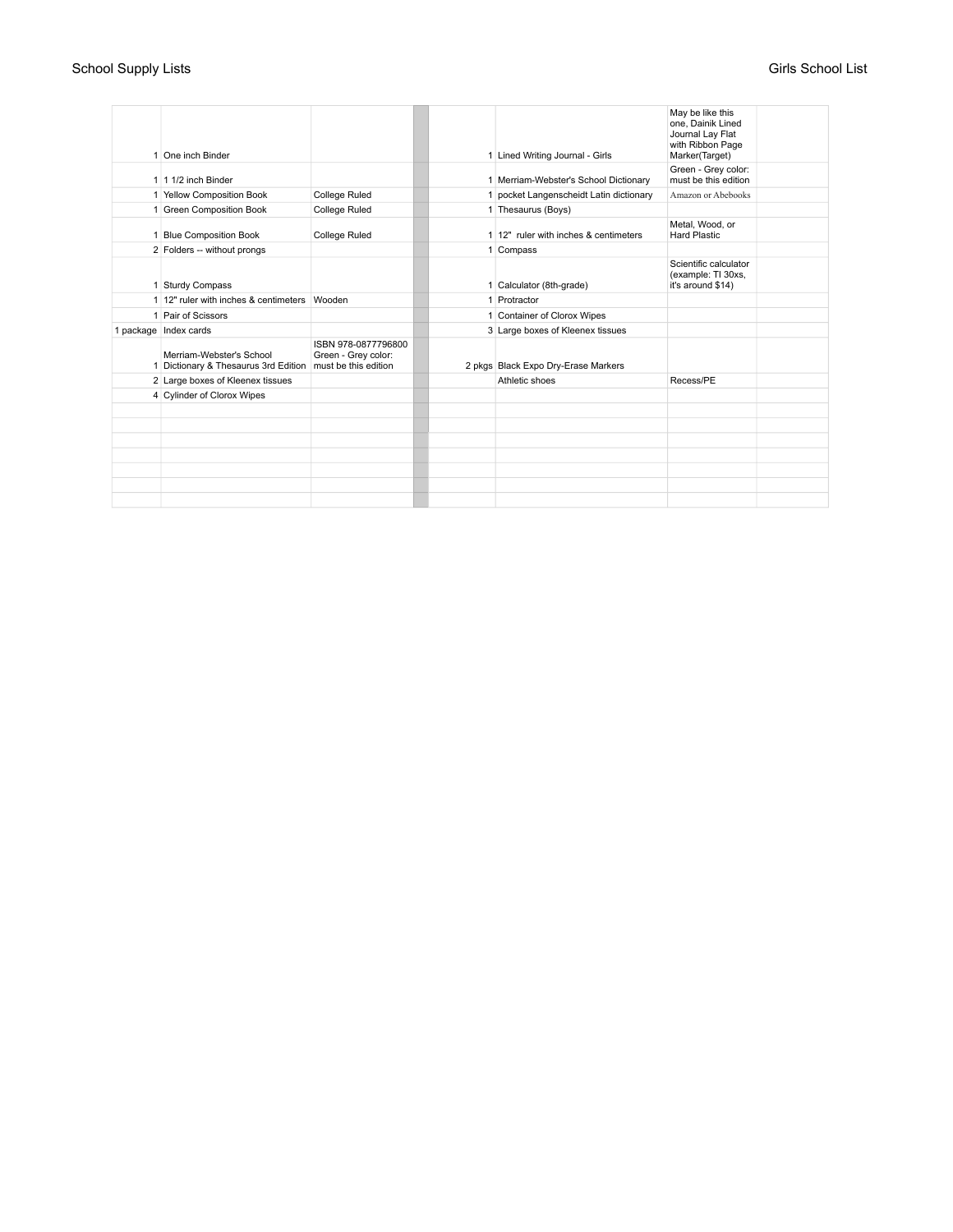|                                             | <b>PLEASE MAKE SURE ALL SUPPLIES ARE</b><br><b>LABELED WITH CHILD'S NAME OR INITIALS</b><br><b>INCLUDING EACH PENCIL.</b>                                       |                                                                                |                                                                                                     |  |  |
|---------------------------------------------|-----------------------------------------------------------------------------------------------------------------------------------------------------------------|--------------------------------------------------------------------------------|-----------------------------------------------------------------------------------------------------|--|--|
|                                             | For High School - this is a suggested list. Most items you may already have and teachers may be more specific to what they want in the classroom.               |                                                                                |                                                                                                     |  |  |
| flowers or designs are fine.                | We ask that backpacks and lunchboxes do not have<br>commercial images on them, i.e. Hello Kitty, Barbie,<br>Batman etc. Colorful backpacks and lunch boxes with |                                                                                |                                                                                                     |  |  |
| Number of<br>Item                           | <b>Supply Needed</b>                                                                                                                                            | <b>Notes</b>                                                                   |                                                                                                     |  |  |
|                                             | 1 Backpack                                                                                                                                                      |                                                                                |                                                                                                     |  |  |
|                                             | 1 Daily missal                                                                                                                                                  | Bookstore items                                                                |                                                                                                     |  |  |
|                                             | 1 Rosary                                                                                                                                                        |                                                                                |                                                                                                     |  |  |
|                                             | 1 White chapel veil for girls                                                                                                                                   |                                                                                |                                                                                                     |  |  |
|                                             | Assignment/daily                                                                                                                                                |                                                                                |                                                                                                     |  |  |
|                                             | 1 planner notebook                                                                                                                                              |                                                                                |                                                                                                     |  |  |
|                                             | 1 3 ring binder                                                                                                                                                 | 11th & 12th Girls<br>need an extra Binder<br>for Language Arts<br>(hard cover) |                                                                                                     |  |  |
| 1 pkg                                       | Dividers (11th & 12th Girls will need extra)                                                                                                                    |                                                                                |                                                                                                     |  |  |
|                                             | 5 Roller pens (black or blue)                                                                                                                                   |                                                                                |                                                                                                     |  |  |
|                                             | 1 Blue pen (11th & 12th Girls will need extra)                                                                                                                  |                                                                                |                                                                                                     |  |  |
|                                             | 2 Red pen (11th & 12th Girls will need extra)                                                                                                                   |                                                                                |                                                                                                     |  |  |
|                                             | 2 Pencils                                                                                                                                                       | #2 or mechanical<br>with lead refils                                           |                                                                                                     |  |  |
|                                             | Wite-Out tape (NO liquid<br>Wite-Out)                                                                                                                           |                                                                                |                                                                                                     |  |  |
| Several                                     | Sturdy 2-pocket Folders                                                                                                                                         | Plastic or very thick                                                          |                                                                                                     |  |  |
|                                             | 1 Sturdy Folder with Prongs                                                                                                                                     |                                                                                |                                                                                                     |  |  |
|                                             | 1 Large gum eraser                                                                                                                                              |                                                                                |                                                                                                     |  |  |
|                                             | 1 Pair of scissors                                                                                                                                              |                                                                                |                                                                                                     |  |  |
|                                             |                                                                                                                                                                 |                                                                                |                                                                                                     |  |  |
|                                             | 7-8 Spiral Notebooks                                                                                                                                            | With tear out pages                                                            |                                                                                                     |  |  |
| 3 boxes                                     | Large Kleenex                                                                                                                                                   |                                                                                |                                                                                                     |  |  |
| 1 package                                   | College ruled notebook paper                                                                                                                                    |                                                                                |                                                                                                     |  |  |
| 2 packages                                  | Graph paper                                                                                                                                                     | 4 squares to an inch                                                           |                                                                                                     |  |  |
| 1 package                                   | $3 \times 5$ " index cards                                                                                                                                      |                                                                                |                                                                                                     |  |  |
|                                             | Merriam-Webster's<br>1 School Dictionary                                                                                                                        | Green - Grey color:<br>must be this edition                                    |                                                                                                     |  |  |
|                                             | 1 Thesaurus                                                                                                                                                     |                                                                                |                                                                                                     |  |  |
|                                             | pocket Langenscheidt<br>1 Latin dictionary                                                                                                                      | 9th grade girls only -<br>Amazon or<br>Abebooks                                |                                                                                                     |  |  |
|                                             | 1 Standard ruler with inches & centimeters                                                                                                                      |                                                                                |                                                                                                     |  |  |
|                                             | 1 Protractor                                                                                                                                                    |                                                                                |                                                                                                     |  |  |
|                                             | 1 Compass                                                                                                                                                       |                                                                                |                                                                                                     |  |  |
|                                             |                                                                                                                                                                 | Can be one of these:<br>Texas Instrument -                                     | Geometry &<br>Physics<br>students: Any<br>brand is ok, but<br>TI is prefered.<br><b>Calculators</b> |  |  |
|                                             |                                                                                                                                                                 | TI-83 plus, TI-84<br>plus, TI-84 plu CE, or $\cos$ , & tan                     | must have sin,                                                                                      |  |  |
|                                             | 1 Scientific calculator                                                                                                                                         | TI-82                                                                          | functions.                                                                                          |  |  |
|                                             | <b>Black Expo Dry-Erase</b><br>2 Markers                                                                                                                        |                                                                                |                                                                                                     |  |  |
|                                             | 2 Clorox Wipes                                                                                                                                                  |                                                                                |                                                                                                     |  |  |
|                                             | 1 Calligraphy pen (9th & 10th Girls)                                                                                                                            |                                                                                |                                                                                                     |  |  |
| 1 Small package Gel pens (9th & 10th Girls) |                                                                                                                                                                 |                                                                                |                                                                                                     |  |  |